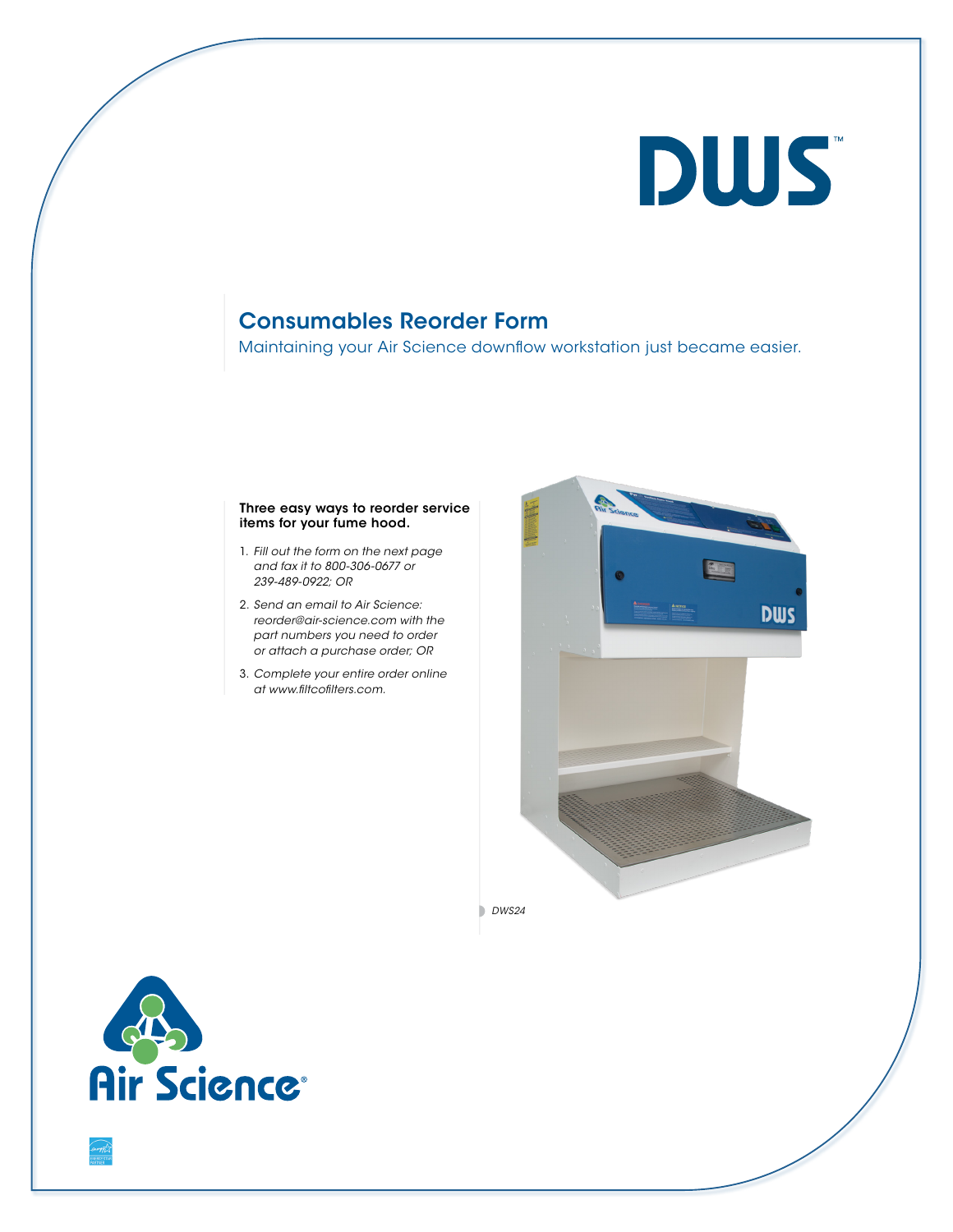| Option | <b>Part Number</b>              | Description                                                                                                                                        | Price           | Quantity Total    |  |  |  |
|--------|---------------------------------|----------------------------------------------------------------------------------------------------------------------------------------------------|-----------------|-------------------|--|--|--|
|        | AST8-PRF                        | Replacement DWS24 (24" wide unit) Pre-filters - 6 pack.<br>(Change every 2-3 months)                                                               | 139.00 ×        |                   |  |  |  |
|        | AST8-PRFXL                      | Replacement DWS36 (36" wide unit) Pre-filters - 6 pack.<br>(Change every 2-3 months)                                                               | $187.00 \times$ | $\equiv$          |  |  |  |
|        | AST8-PRFXXL                     | Replacement DWS48 (48" wide unit) Pre-filters - 6 pack.<br>(Change every 2-3 months)                                                               | $187.00 \times$ | $\qquad \qquad =$ |  |  |  |
|        | AST8-<br><b>OR</b><br>AST8- -XL | Replacement Main Filter. (Change every 12 months - select specific filter below)<br>NOTE: See guide below to determine number of filters required. |                 |                   |  |  |  |
|        | AST8-001                        | DWS24 GP Filter                                                                                                                                    | $395.00 \times$ |                   |  |  |  |
|        | <b>AST8-001XL</b>               | DWS36/48 GP Filter                                                                                                                                 | 460.00 ×        | $=$               |  |  |  |
|        | AST8-015                        | DWS24 ACI Filter                                                                                                                                   | 460.00 ×        | $=$               |  |  |  |
|        | <b>AST8-015XL</b>               | DWS36/48 ACI Filter                                                                                                                                | 495.00 ×        | $\equiv$          |  |  |  |
|        | AST8-013                        | DWS24 FOR Filter                                                                                                                                   | 480.00 ×        | $=$               |  |  |  |
|        | AST8-013XL                      | DWS36/48 FOR Filter                                                                                                                                | 568.00 ×        |                   |  |  |  |
|        | AST8-012                        | DWS24 AMM Filter                                                                                                                                   | 460.00 ×        | $\equiv$          |  |  |  |
|        | AST8-012XL                      | DWS36/48 AMM Filter                                                                                                                                | 535.00 $\times$ |                   |  |  |  |
|        | AST8-200                        | DWS24 GP/HEPA Filter                                                                                                                               | $525.00 \times$ |                   |  |  |  |
|        | <b>AST8-200XL</b>               | DWS36/48 GP/HEPA Filter                                                                                                                            | 567.00 ×        | $=$               |  |  |  |
|        | AST8-030                        | DWS24 HEPA Filter                                                                                                                                  | 495.00 ×        | $=$               |  |  |  |
|        | <b>AST8-030XL</b>               | DWS36/48 HEPA Filter                                                                                                                               | 525.00 ×        | $=$               |  |  |  |
|        | AST8-110                        | DWS24 Multi-Mix Filter                                                                                                                             | 460.00 ×        | $\equiv$          |  |  |  |
|        | <b>AST8-110XL</b>               | DWS36/48 Multi-Mix Filter                                                                                                                          | 535.00 ×        | $\qquad \qquad =$ |  |  |  |

#### CONSUMABLES SELECTION

TOTAL:

## HELP GUIDE



W. Main Filter Area: DWS units take one main filter and one pre-filter. Look in the filter window to determine the main filter part number.

*NOTE: You will notice that units that are 36 or 48 inches wide (DWS36 or DWS48) have an "XL" at end of the filter part number. 24 inch wide units (DWS24) do not have an "XL" as part of the filter part number.*

*DWS24*

D